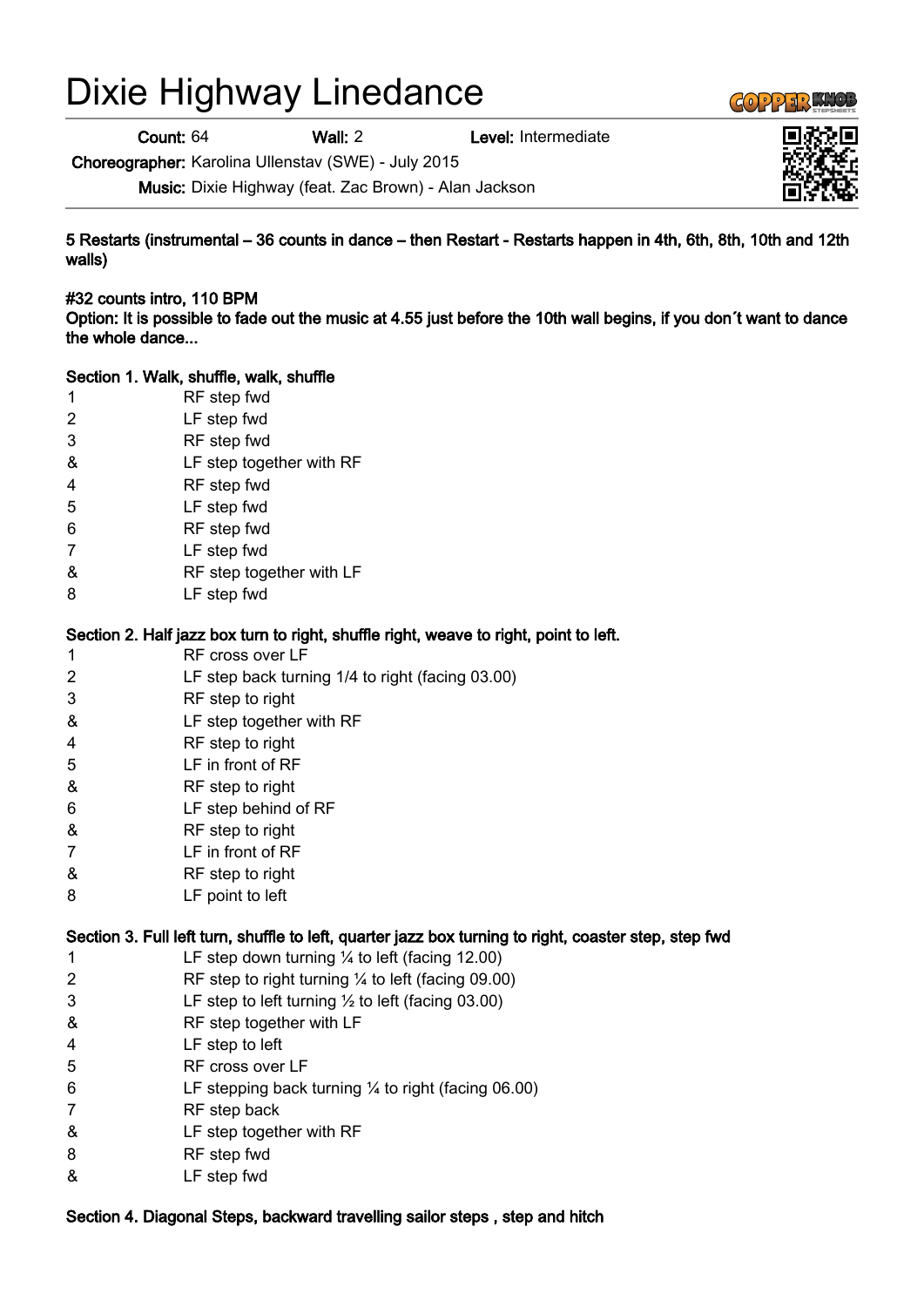| 1                                                       | RF step diagonally fwd to right                                   |  |
|---------------------------------------------------------|-------------------------------------------------------------------|--|
| 2                                                       | LF step diagonally to left                                        |  |
| 3                                                       | RF step behind LF                                                 |  |
| &                                                       | LF step slightly to left                                          |  |
| 4                                                       | RF step to right slightly backwards                               |  |
| 5                                                       | LF step behind RF                                                 |  |
| &                                                       | RF step slightly to right                                         |  |
| 6                                                       | LF step to left slightly backwards                                |  |
|                                                         |                                                                   |  |
| 7                                                       | RF step back                                                      |  |
| 8                                                       | <b>Hitch LF</b>                                                   |  |
| Section 5. Full turn to left with shuffle, point-steps. |                                                                   |  |
| 1                                                       | LF step fwd                                                       |  |
| 2                                                       | RF step to right turning $\frac{1}{4}$ to left (facing 03.00)     |  |
| 3                                                       | LF step to left turning $\frac{1}{2}$ to left (facing 09.00)      |  |
| &                                                       | Turn on LF 1/4 to left stepping RF fwd (facing 06.00)             |  |
| 4                                                       | LF step together with RF                                          |  |
|                                                         | (*Restarts happen here in 4th, 6th, 8th, 10th and 12th walls)     |  |
| 5                                                       | RF step slightly diagonally fwd                                   |  |
| &                                                       |                                                                   |  |
|                                                         | LF step fwd                                                       |  |
| 6                                                       | RF step in front of LF                                            |  |
| $\overline{7}$                                          | LF step slightly diagonally fwd                                   |  |
| &                                                       | RF step fwd                                                       |  |
| 8                                                       | LF step in front of RF                                            |  |
| Section 6. Paddle 3⁄4 to left, weave to right.          |                                                                   |  |
| 1                                                       | Put RF fwd                                                        |  |
|                                                         |                                                                   |  |
| 2                                                       | paddle (keep weight on LF) 1/4 to left (facing 03.00)             |  |
| 3                                                       | Put RF fwd                                                        |  |
| 4                                                       | Paddle 1/2 to left (facing 09.00)                                 |  |
| 5                                                       | RF to right                                                       |  |
| &                                                       | LF behind RF                                                      |  |
| 6                                                       | RF to right                                                       |  |
| &                                                       | LF in front of RF                                                 |  |
| 7                                                       | RF to right                                                       |  |
| &                                                       | LF behind RF                                                      |  |
| 8                                                       | RF to right                                                       |  |
| &                                                       | LF step together with RF                                          |  |
|                                                         |                                                                   |  |
|                                                         |                                                                   |  |
|                                                         | Section 7. Diagonally clap-steps forward and back                 |  |
| 1                                                       | RF diagonally forward                                             |  |
| 2                                                       | LF together with RF and Clap                                      |  |
| 3                                                       | LF diagonally backwards                                           |  |
| 4                                                       | RF together with LF and clap                                      |  |
| 5                                                       | RF diagonally backwards                                           |  |
| 6                                                       | LF together with RF and clap                                      |  |
| 7                                                       | LF diagonally forward                                             |  |
| 8                                                       | RF together with LF and clap                                      |  |
|                                                         |                                                                   |  |
|                                                         | Section 8. Paddle 1/4 to left, cross, side, heel (left and right) |  |
| 1                                                       | Put RF fwd                                                        |  |
| 2                                                       | Paddle 1/8 to left                                                |  |
| 3                                                       | Put RF fwd                                                        |  |